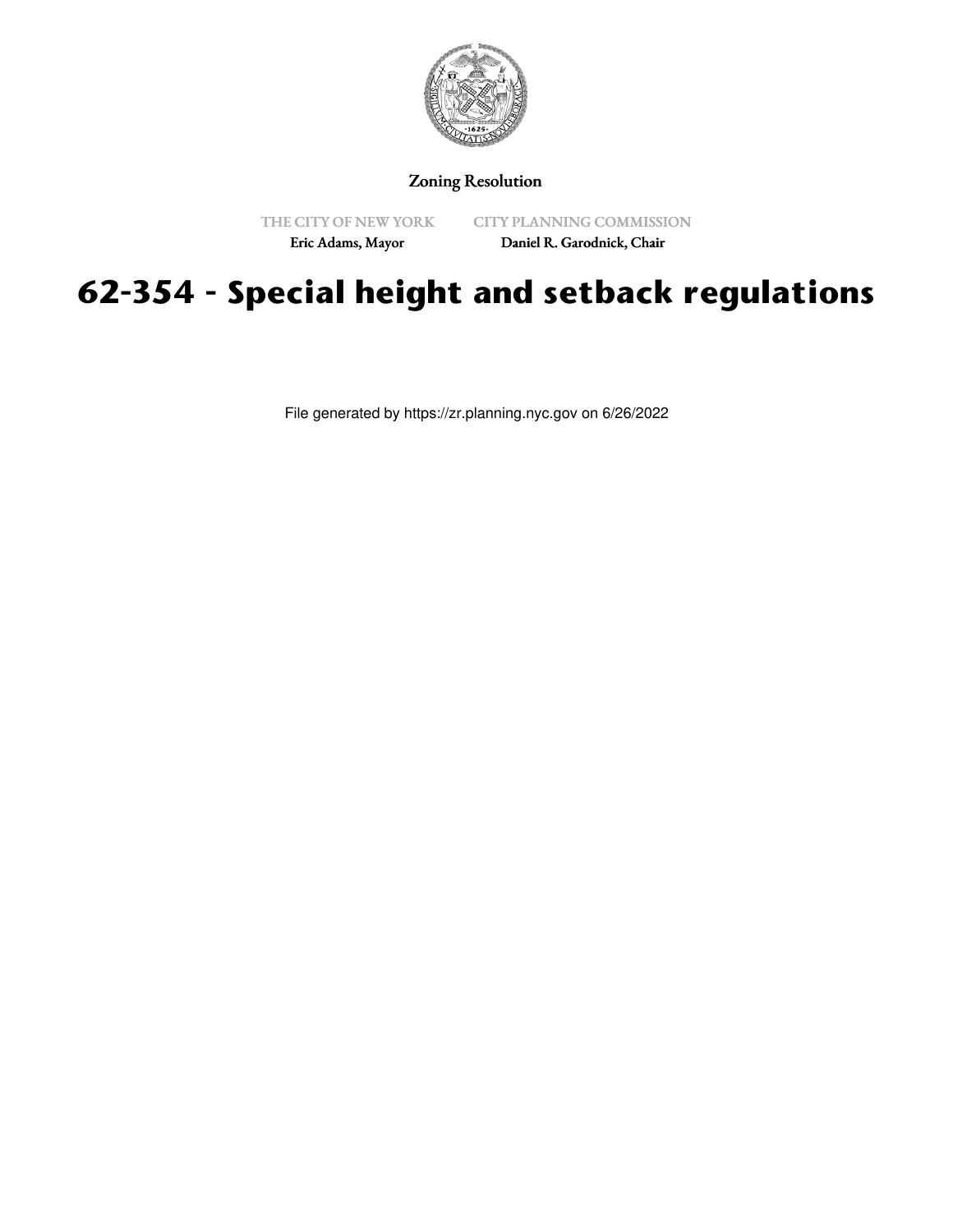## **62-354 - Special height and setback regulations**

LAST AMENDED 12/10/2013

Within Waterfront Access Plan BK-1, the provisions of Section 62-341 (Developments on land and platforms) are modified, as follows:

- (a) Paragraph (c)(1) (Maximum base height) shall be modified in R6 Districts to permit a maximum base height of 65 feet or six #stories#, whichever is less. However, for #buildings or other structures# located on a #zoning lot# with more than 100 feet of frontage on a #street# in an R6 District, at least 20 percent of such frontage shall not exceed a maximum base height of 55 feet or five #stories#, whichever is less.
- (b) Paragraph  $(c)(2)$  (Maximum #building# height) shall not apply. In lieu thereof, the provisions of this paragraph, (b), shall apply:
	- (1) The maximum #building# height in an R6 District shall be 65 feet or six #stories#, whichever is less, within 100 feet of Commercial Street, West Street, Dupont Street, Franklin Street and Kent Avenue. Beyond 100 feet of such #streets# and any other portions of an R6 District, the maximum #building# height shall be 110 feet. In R8 Districts, the maximum #building# height shall be 190 feet, except that for #zoning lots# #developed# with multiple #buildings# or portions of #buildings# that exceed a height of 180 feet, not more than half of such #buildings# or portions of #buildings# may exceed a height of 190 feet, to a maximum #building# height of 290 feet. Such maximum #building# heights of 110 feet, 190 feet and 290 feet may be exceeded by a penthouse portion of a #building#, pursuant to the provisions of paragraph (b)(3) of this Section.
	- (2) For #developments# that provide #affordable housing# pursuant to Section 62-352 (Inclusionary Housing), the increased #floor area# permitted for such #developments# may exceed the height limits of an R8 District set forth in paragraph (b) of this Section, provided that the maximum #building# height shall be 260 feet, except that for #zoning lots# #developed# with multiple #buildings# or portions of #buildings# that exceed a height of 200 feet, not more than half of such #buildings# or portions of #buildings# may exceed a height of 260 feet to a maximum #building# height of 360 feet. Such maximum #building# heights of 260 feet and 360 feet may be exceeded by a penthouse portion of a #building#, pursuant to the provisions of paragraph (b)(3) of this Section.
	- (3) The maximum #building# height may be exceeded by a penthouse portion of a #building# with a height of not more than 40 feet, only if the gross area of any #story# within such portion has a #lot coverage# of at least 50 percent and not more than 85 percent of the highest #story# that is located entirely below the applicable maximum #building# height. Such reduced #lot coverage# shall be achieved by one or more setbacks on each face of the penthouse portion, where at least one setback on each face has a depth of at least four feet and a width that, individually or in the aggregate, is equal to at least 10 percent of the width of such respective face. For the purposes of paragraphs (b)(1) and (b)(2) of this Section, the penthouse portion shall have four faces, with each face being the side of the rectangle within which the outermost walls of the highest #story# located entirely below the maximum #building# height have been inscribed. The required setbacks shall be measured from the outermost walls of the #building# facing each penthouse portion face. Required setback areas may overlap.
- (c) Paragraph (c)(3) (#Floor area# distribution) shall not apply.
- (d) Paragraph (c)(4) (Maximum #residential# tower size) shall not apply. In lieu thereof, each #residential# #story# of a #building# located entirely above a height of 85 feet shall not exceed a gross area of 8,100 square feet in an R6 District and 11,000 square feet in an R8 District. However, in R8 Districts, for #buildings# where at least 20 percent of the total #floor area# is comprised of #affordable housing# pursuant to Section 62-352, each #residential# #story# of such #building# located entirely above a height of 100 feet shall not exceed a gross area of 11,000 square feet. If such